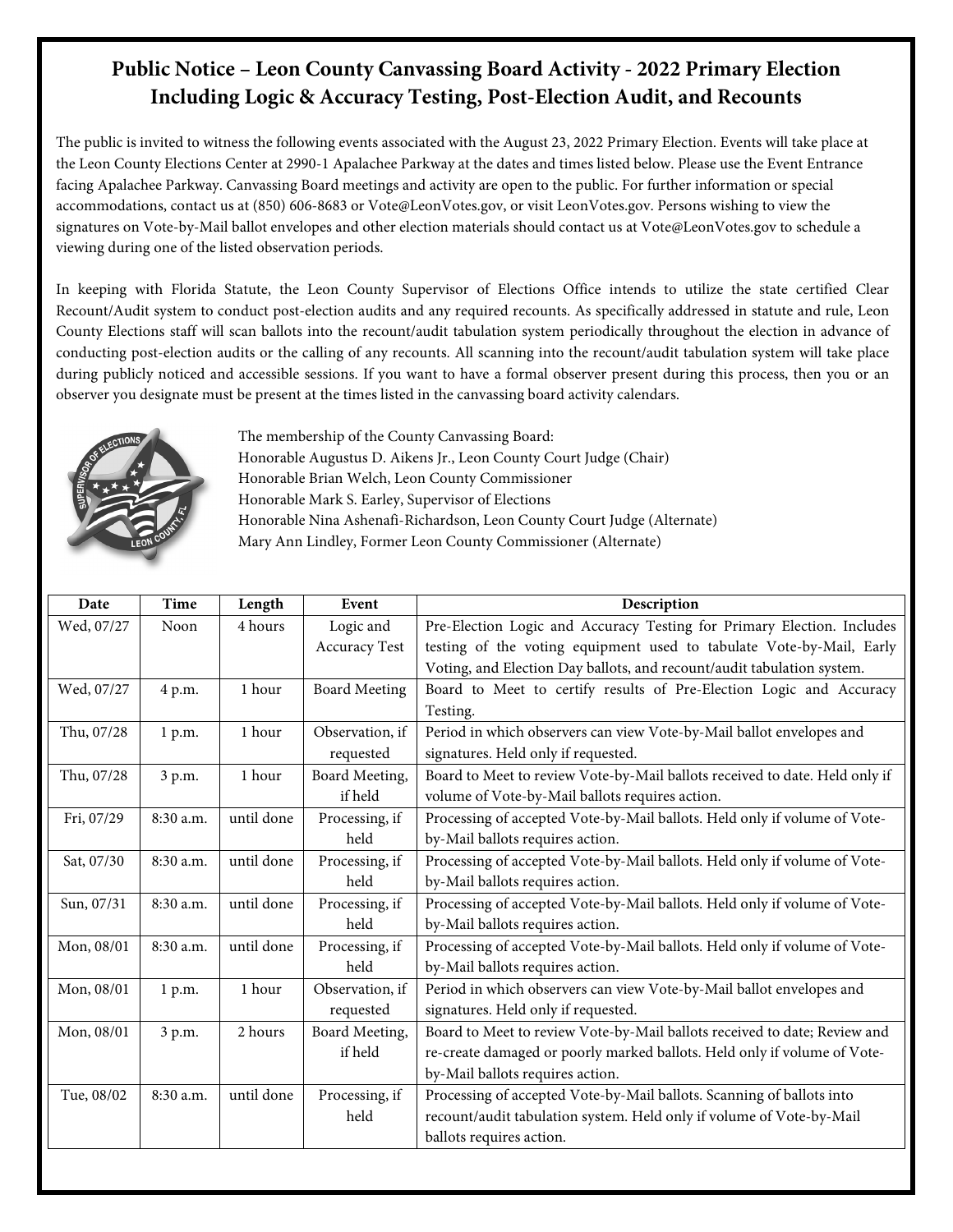| Date       | Time      | Length     | Event                | Description                                                                  |
|------------|-----------|------------|----------------------|------------------------------------------------------------------------------|
| Wed, 08/03 | 8:30 a.m. | until done | Processing, if       | Processing of accepted Vote-by-Mail ballots. Scanning of ballots into        |
|            |           |            | held                 | recount/audit tabulation system. Held only if volume of Vote-by-Mail         |
|            |           |            |                      | ballots requires action.                                                     |
| Thu, 08/04 | 8:30 a.m. | until done | Processing, if       | Processing of accepted Vote-by-Mail ballots. Scanning of ballots into        |
|            |           |            | held                 | recount/audit tabulation system. Held only if volume of Vote-by-Mail         |
|            |           |            |                      | ballots requires action.                                                     |
| Thu, 08/04 | 1 p.m.    | 1 hour     | Observation, if      | Period in which observers can view Vote-by-Mail ballot envelopes and         |
|            |           |            | requested            | signatures. Held only if requested.                                          |
| Thu, 08/04 | 3 p.m.    | 2 hours    | <b>Board Meeting</b> | Board to Meet to review Vote-by-Mail ballots received to date; Review and    |
|            |           |            |                      | re-create damaged or poorly marked ballots.                                  |
| Fri, 08/05 | 8:30 a.m. | until done | Processing           | Processing of accepted Vote-by-Mail ballots. Scanning of ballots into        |
|            |           |            |                      | recount/audit tabulation system.                                             |
| Sat, 08/06 | 8:30 a.m. | until done | Processing           | Processing of accepted Vote-by-Mail ballots. Scanning of ballots into        |
|            |           |            |                      | recount/audit tabulation system.                                             |
| Sat, 08/06 | Noon      | 2 hours    | Logic and            | Pre-Election Logic and Accuracy Testing for Early Voting or Election Day     |
|            |           |            | Accuracy Test,       | ballots. Held only if Early Voting or Election Day ballots were not ready in |
|            |           |            | if held              | time for earlier Logic and Accuracy Testing.                                 |
| Sat, 08/06 | 2 p.m.    | 1 hour     | Board Meeting,       | Board to Meet to certify results of Pre-Election Logic and Accuracy Testing  |
|            |           |            | if held              | of Early Voting or Election Day ballots. Held only if Early Voting or        |
|            |           |            |                      | Election Day ballots were not ready in time for earlier Logic and Accuracy   |
|            |           |            |                      | Testing.                                                                     |
| Sun, 08/07 | 8:30 a.m. | until done | Processing, if       | Processing of accepted Vote-by-Mail ballots. Scanning of ballots into        |
|            |           |            | held                 | recount/audit tabulation system. Held only if volume of Vote-by-Mail         |
|            |           |            |                      | ballots requires action.                                                     |
| Mon, 08/08 | 8:30 a.m. | until done | Processing, if       | Processing of accepted Vote-by-Mail ballots. Scanning of ballots into        |
|            |           |            | held                 | recount/audit tabulation system. Held only if volume of Vote-by-Mail         |
|            |           |            |                      | ballots requires action.                                                     |
| Mon, 08/08 | 1 p.m.    | 1 hour     | Observation, if      | Period in which observers can view Vote-by-Mail ballot envelopes and         |
|            |           |            | requested            | signatures. Held only if requested.                                          |
| Mon, 08/08 | 3 p.m.    | 2 hours    | <b>Board Meeting</b> | Board to Meet to review Vote-by-Mail ballots received to date; Review and    |
|            |           |            |                      | re-create damaged or poorly marked ballots.                                  |
| Tue, 08/09 | 8:30 a.m. | until done | Processing           | Processing of accepted Vote-by-Mail ballots. Scanning of ballots into        |
|            |           |            |                      | recount/audit tabulation system.                                             |
| Wed, 08/10 | 8:30 a.m. | until done | Processing           | Processing of accepted Vote-by-Mail ballots. Scanning of ballots into        |
|            |           |            |                      | recount/audit tabulation system.                                             |
| Thu, 08/11 | 8:30 a.m. | until done | Processing, if       | Processing of accepted Vote-by-Mail ballots. Scanning of ballots into        |
|            |           |            | held                 | recount/audit tabulation system. Held only if volume of Vote-by-Mail         |
|            |           |            |                      | ballots requires action.                                                     |
| Thu, 08/11 | 1 p.m.    | 1 hour     | Observation, if      | Period in which observers can view Vote-by-Mail ballot envelopes and         |
|            |           |            | requested            | signatures. Held only if requested.                                          |
| Thu, 08/11 | 3 p.m.    | 2 hours    | <b>Board Meeting</b> | Board to Meet to review Vote-by-Mail ballots received to date; Review and    |
|            |           |            |                      | re-create damaged or poorly marked ballots.                                  |
| Fri, 08/12 | 8:30 a.m. | until done | Processing           | Processing of accepted Vote-by-Mail ballots. Scanning of ballots into        |
|            |           |            |                      | recount/audit tabulation system.                                             |
| Sat, 08/13 | 8:30 a.m. | until done | Processing           | Processing of accepted Vote-by-Mail ballots. Scanning of ballots into        |
|            |           |            |                      | recount/audit tabulation system.                                             |
| Sun, 08/14 | 8:30 a.m. | until done | Processing           | Processing of accepted Vote-by-Mail ballots. Scanning of ballots into        |
|            |           |            |                      | recount/audit tabulation system.                                             |
| Mon, 08/15 | 8:30 a.m. | until done | Processing           | Processing of accepted Vote-by-Mail ballots. Scanning of ballots into        |
|            |           |            |                      | recount/audit tabulation system.                                             |
|            |           |            |                      |                                                                              |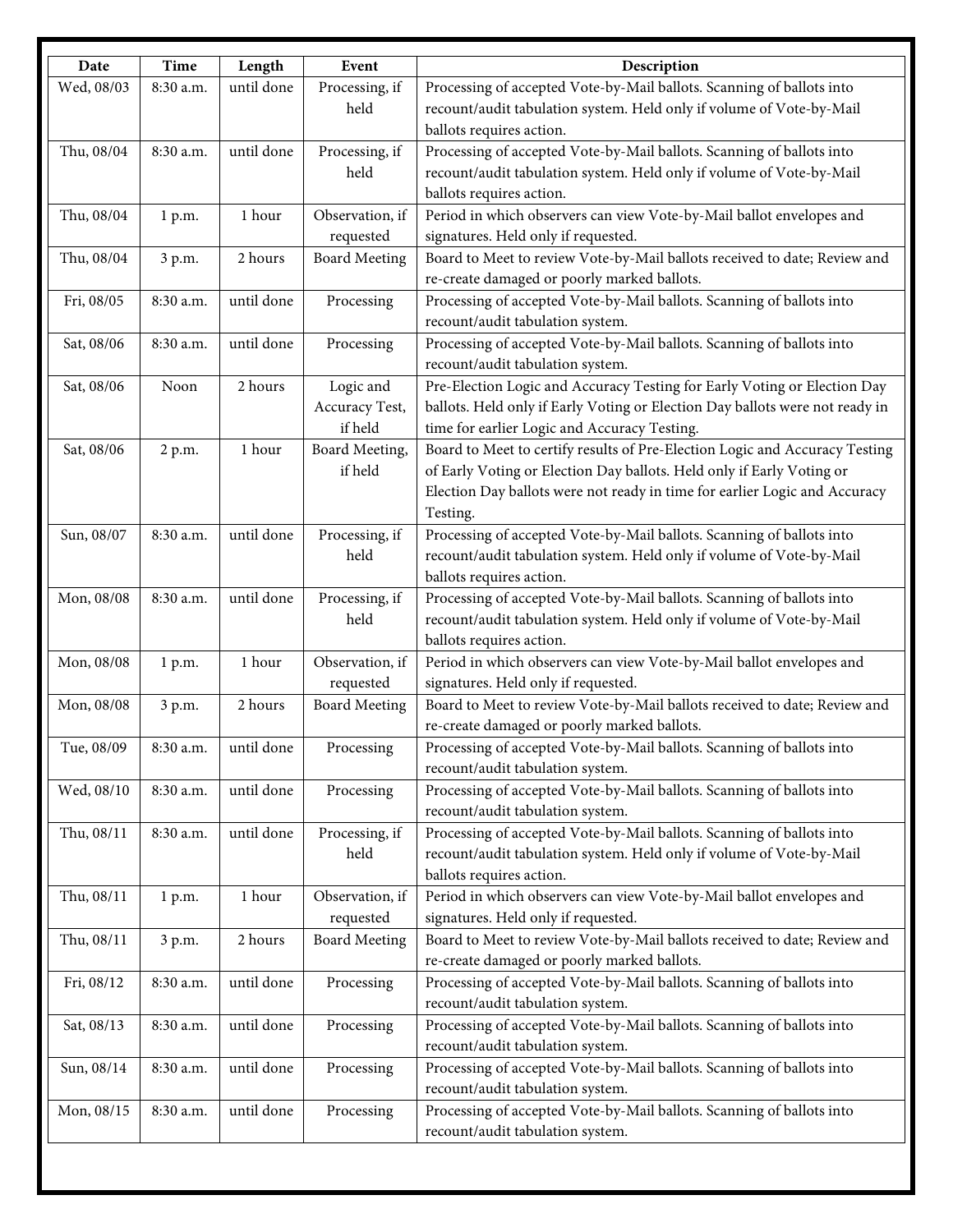| Date       | <b>Time</b> | Length     | Event                | Description                                                                 |
|------------|-------------|------------|----------------------|-----------------------------------------------------------------------------|
| Mon, 08/15 | 1 p.m.      | 1 hour     | Observation, if      | Period in which observers can view Vote-by-Mail ballot envelopes and        |
|            |             |            | requested            | signatures. Held only if requested.                                         |
| Mon, 08/15 | 3 p.m.      | 2 hours    | <b>Board Meeting</b> | Board to Meet to review Vote-by-Mail ballots received to date; Review and   |
|            |             |            |                      | re-create damaged or poorly marked ballots.                                 |
| Tue, 08/16 | 8:30 a.m.   | Until      | Processing           | Processing of accepted Vote-by-Mail ballots. Scanning of ballots into       |
|            |             | done       |                      | recount/audit tabulation system.                                            |
| Wed, 08/17 | 8:30 a.m.   | Until      | Processing           | Processing of accepted Vote-by-Mail ballots. Scanning of ballots into       |
|            |             | done       |                      | recount/audit tabulation system.                                            |
| Thu, 08/18 | 8:30 a.m.   | Until      | Processing           | Processing of accepted Vote-by-Mail ballots. Scanning of ballots into       |
|            |             | done       |                      | recount/audit tabulation system.                                            |
| Thu, 08/18 | 1 p.m.      | 1 hour     | Observation, if      | Period in which observers can view Vote-by-Mail ballot envelopes and        |
|            |             |            | requested            | signatures. Held only if requested.                                         |
| Thu, 08/18 | 3 p.m.      | 2 hours    | <b>Board Meeting</b> | Board to Meet to review Vote-by-Mail ballots received to date; Review and   |
|            |             |            |                      | re-create damaged or poorly marked ballots.                                 |
| Fri, 08/19 | 8:30 a.m.   | until done | Processing           | Processing of accepted Vote-by-Mail ballots. Scanning of ballots into       |
|            |             |            |                      | recount/audit tabulation system.                                            |
| Sat, 08/20 | 8:45 a.m.   | 1 hour     | Observation, if      | Period in which observers can view Vote-by-Mail ballot envelopes and        |
|            |             |            | requested            | signatures. Held only if requested.                                         |
| Sat, 08/20 | 10 a.m.     | 2 hours    | Board Meeting,       | Board to Meet to review Vote-by-Mail ballots received to date; Review and   |
|            |             |            | if held              | re-create damaged or poorly marked ballots. Held only if volume of Vote-    |
|            |             |            |                      | by-Mail ballots requires action.                                            |
| Sat, 08/20 | Following   | until done | Processing           | Processing of accepted Vote-by-Mail ballots. Scanning of ballots into       |
|            | meeting     |            |                      | recount/audit tabulation system.                                            |
| Sun, 08/21 | 8:30 a.m.   | until done | Processing           | Processing of accepted Vote-by-Mail ballots. Scanning of ballots into       |
|            |             |            |                      | recount/audit tabulation system.                                            |
| Mon, 08/22 | 8:45 a.m.   | 1 hour     | Observation, if      | Period in which observers can view Vote-by-Mail ballot envelopes and        |
|            |             |            | requested            | signatures. Held only if requested.                                         |
| Mon, 08/22 | 10 a.m.     | 2 hours    | <b>Board Meeting</b> | Board to Meet to review Vote-by-Mail ballots received to date; Review and   |
|            |             |            |                      | re-create damaged or poorly marked ballots.                                 |
| Mon, 08/22 | Following   | until done | Processing           | Processing of accepted Vote-by-Mail ballots. Scanning of ballots into       |
|            | meeting     |            |                      | recount/audit tabulation system.                                            |
| Tue, 08/23 | 8 a.m.      | 2 hours    | Processing and       | Processing of accepted Vote-by-Mail ballots. Scanning of ballots into       |
|            |             |            | observation          | recount/audit tabulation system. Observers can view vote-by-mail ballot     |
|            |             |            |                      | envelopes and signatures.                                                   |
| Tue, 08/23 | 10 a.m.     | 2 hours    | <b>Board Meeting</b> | Board to Meet to review Vote-by-Mail ballots; Review and re-create          |
|            |             |            |                      | damaged or poorly marked ballots;                                           |
| Tue, 08/23 | Following   | 4 hours    | Processing and       | Processing of accepted Vote-by-Mail ballots. Scanning of ballots into       |
|            | meeting     |            | observation          | recount/audit tabulation system. Observers can view vote-by-mail ballot     |
|            |             |            |                      | envelopes and signatures.                                                   |
| Tue, 08/23 | 4 p.m.      | 1 hour     | <b>Board Meeting</b> | Board to Meet to review Vote-by-Mail ballots and untabulated Early          |
|            |             |            |                      | Voting ballots; Review and re-create damaged or poorly marked ballots.      |
| Tue, 08/23 | Following   | 1.5 hours  | Processing and       | Processing of accepted Vote-by-Mail ballots. Scanning of ballots into       |
|            | meeting     |            | observation          | recount/audit tabulation system. Observers can view vote-by-mail ballot     |
|            |             |            |                      | envelopes and signatures.                                                   |
| Tue, 08/23 | 6:30 p.m.   | Until      | Board Meeting,       | Board to Meet to review Vote-by-Mail ballots; Review and re-create          |
|            |             | done,      | processing and       | damaged or poorly marked ballots. Release of preliminary results after 7    |
|            |             | sometimes  | observation          | p.m. Processing, scanning, and observation to occur concurrently.           |
|            |             | midnight   |                      |                                                                             |
| Wed, 08/24 | 8:30 a.m.   | Until      | Processing           | Processing of accepted Vote-by-Mail ballots, if needed. Scanning of ballots |
|            |             | done       |                      | into recount/audit tabulation system. Reconciliation of statement of votes  |
|            |             |            |                      | cast.                                                                       |